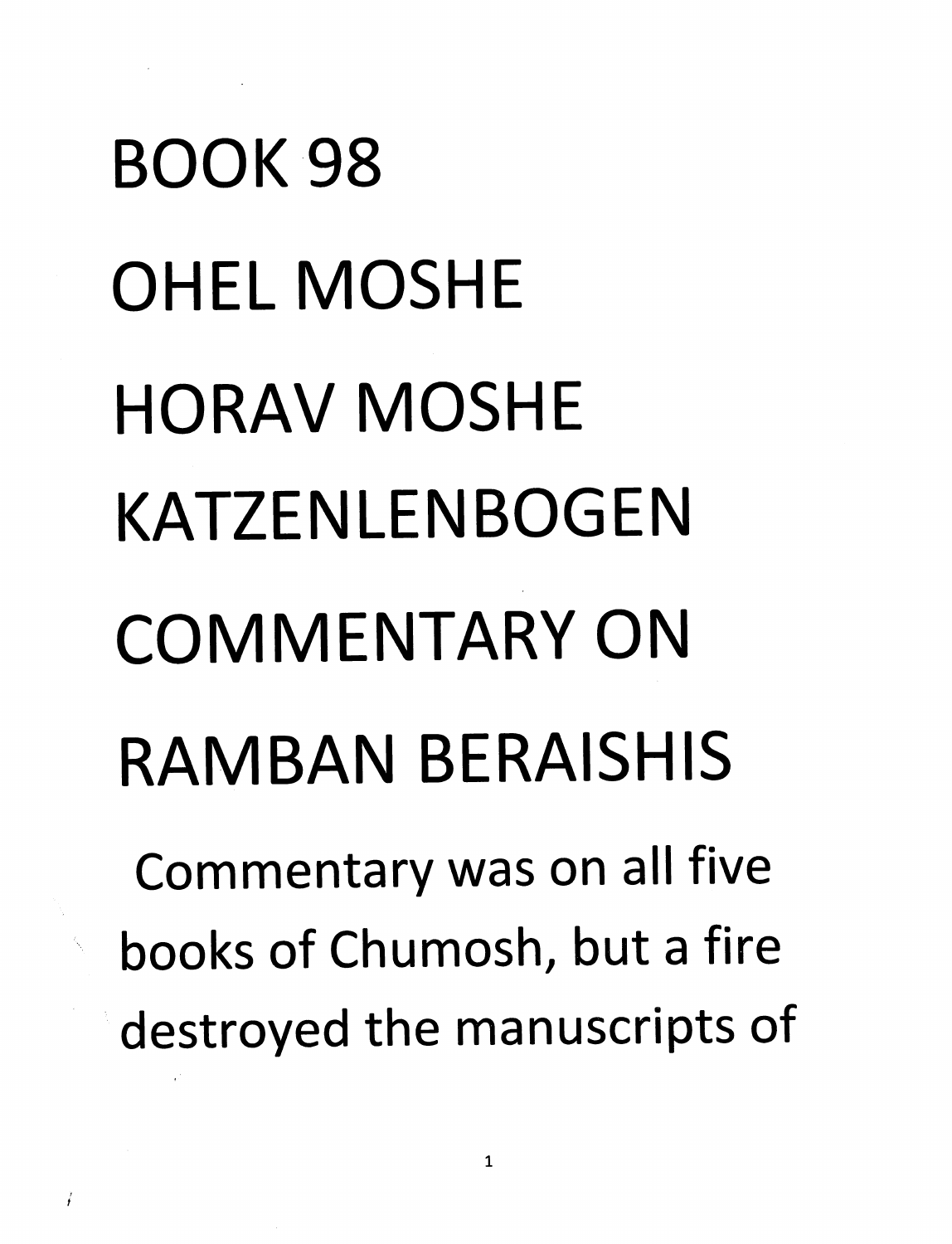*the other four books. Perhaps copies exist of the other four books. If Hashem will enlighten us, we will, yirzei hashem bli neder God willing with out a vow, publish them.*

*Rav Moshe Kazenelenbogen is a descendant of[l] Dovid Hamelech- King David.*

*He traces his ancestral tree to [2]the Nodei Beyehudah, [3]the Tosphos YomTov,*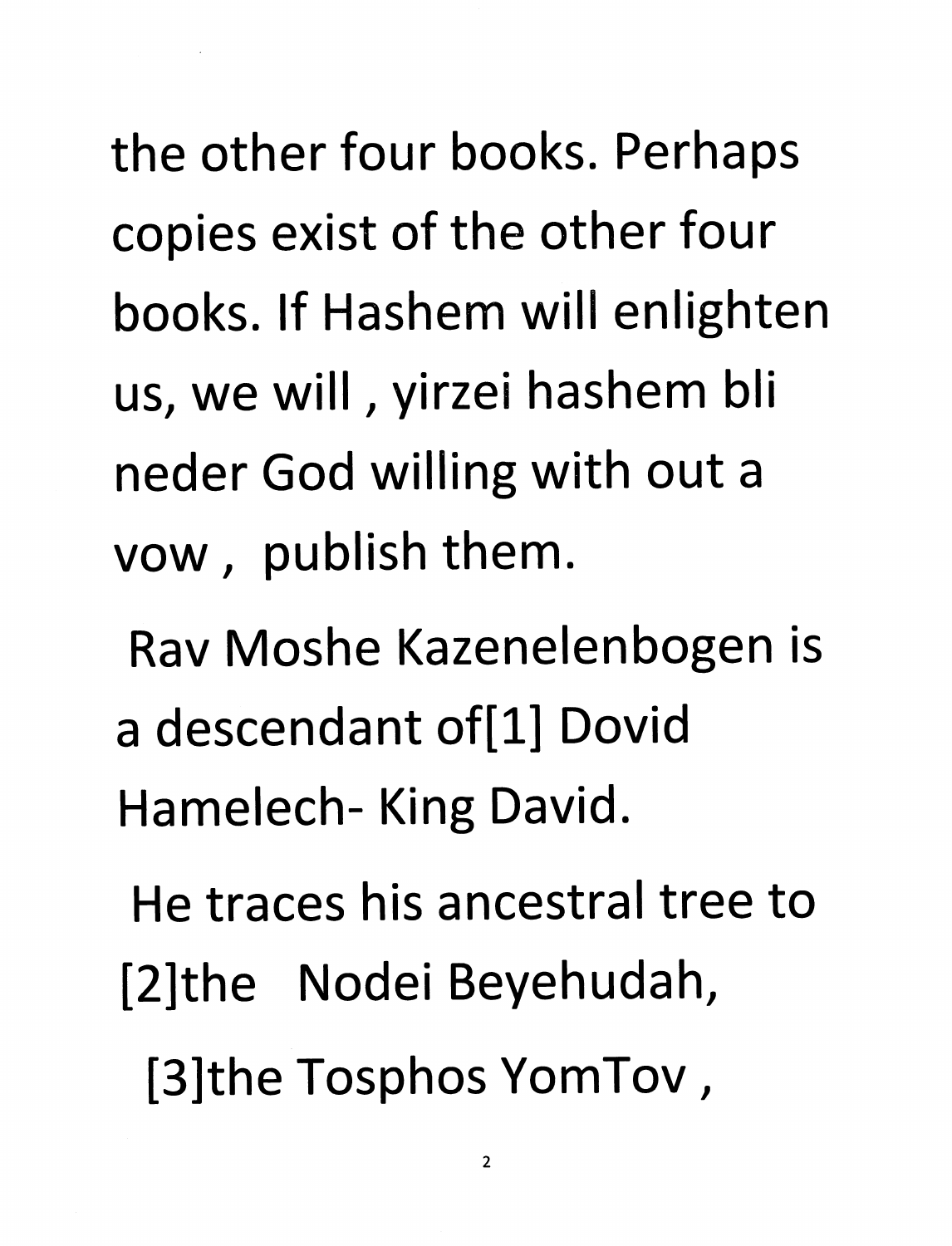*[4]the Mehram Padvau [5] Shaul Wohl who was King in Poland for a few days . There existed a law in Poland that Poland was never to remain with out a king. When the old king of Poland died and the Nobles could not agree whom to anoint, they chose Shaul Wohl to be King until they elect a successor.*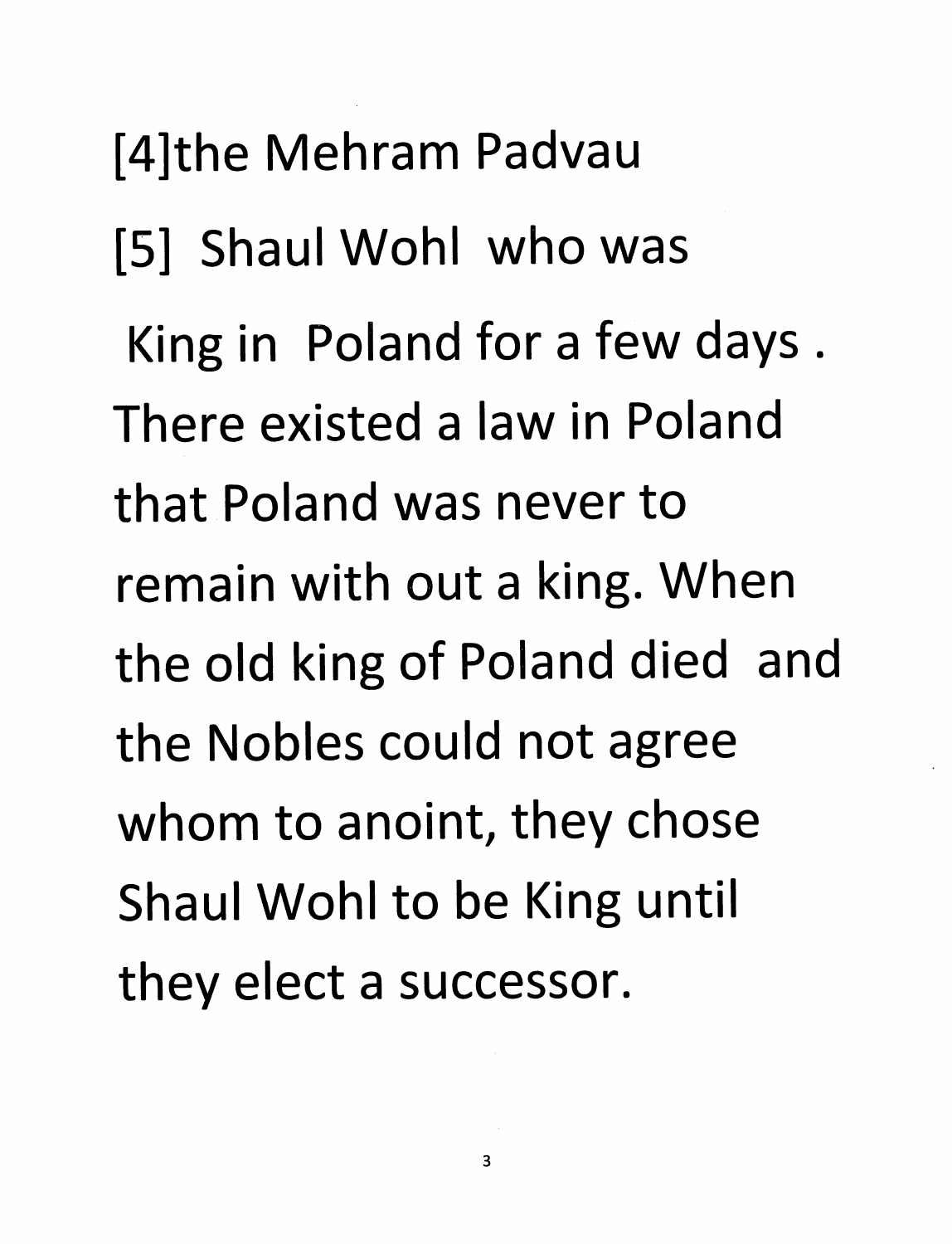The nobles would not trust anyone else for this post, lest once the temporary King assumes his post, he would not agree to relinquish it. They all agreed that Rabbi Shaul Wohl was safe he would not present any problems. So he was chosen. During his reign Shaul Wohl abrogated all the laws that were Anti-Semitic.

[6[ Rashi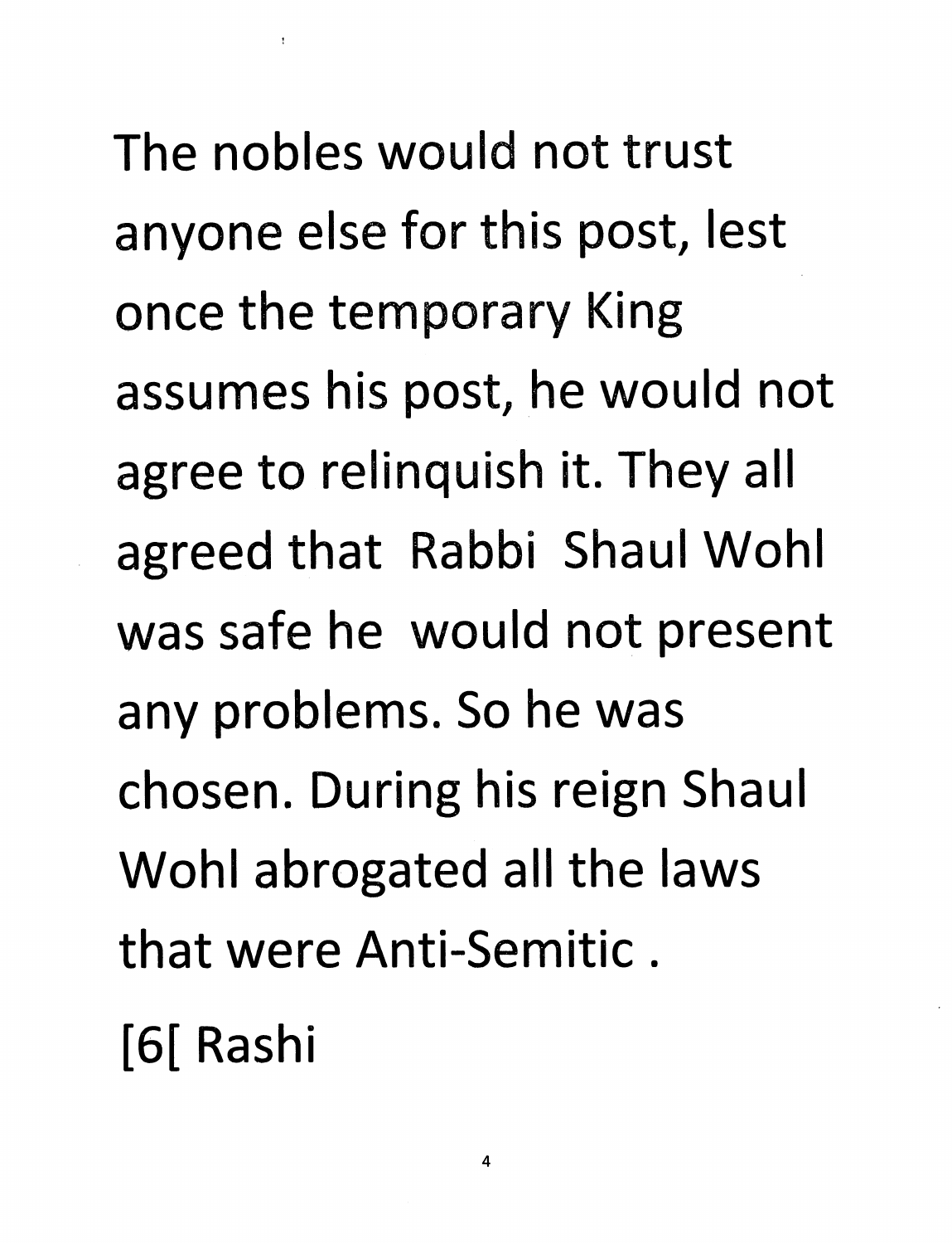## *[7] Rabbenu Tarn*

[8] RAV Yochenon Hasandler

 $\mathcal{O}(\mathcal{O}_\mathcal{O})$  . The set of  $\mathcal{O}_\mathcal{O}$ 

- *RavYochenon Hasandler was*
- *by trade a shoe maker. Once a student of his questioned him. It says in Nach Joshua .*
- *Vehogiso bo yomom velailo.*
- *One is mandated to learn Toarh*
- *day and night. How then are*
- *you permitted to leave the*
- *study of Torah and engage in your trade of a shoe maker?*